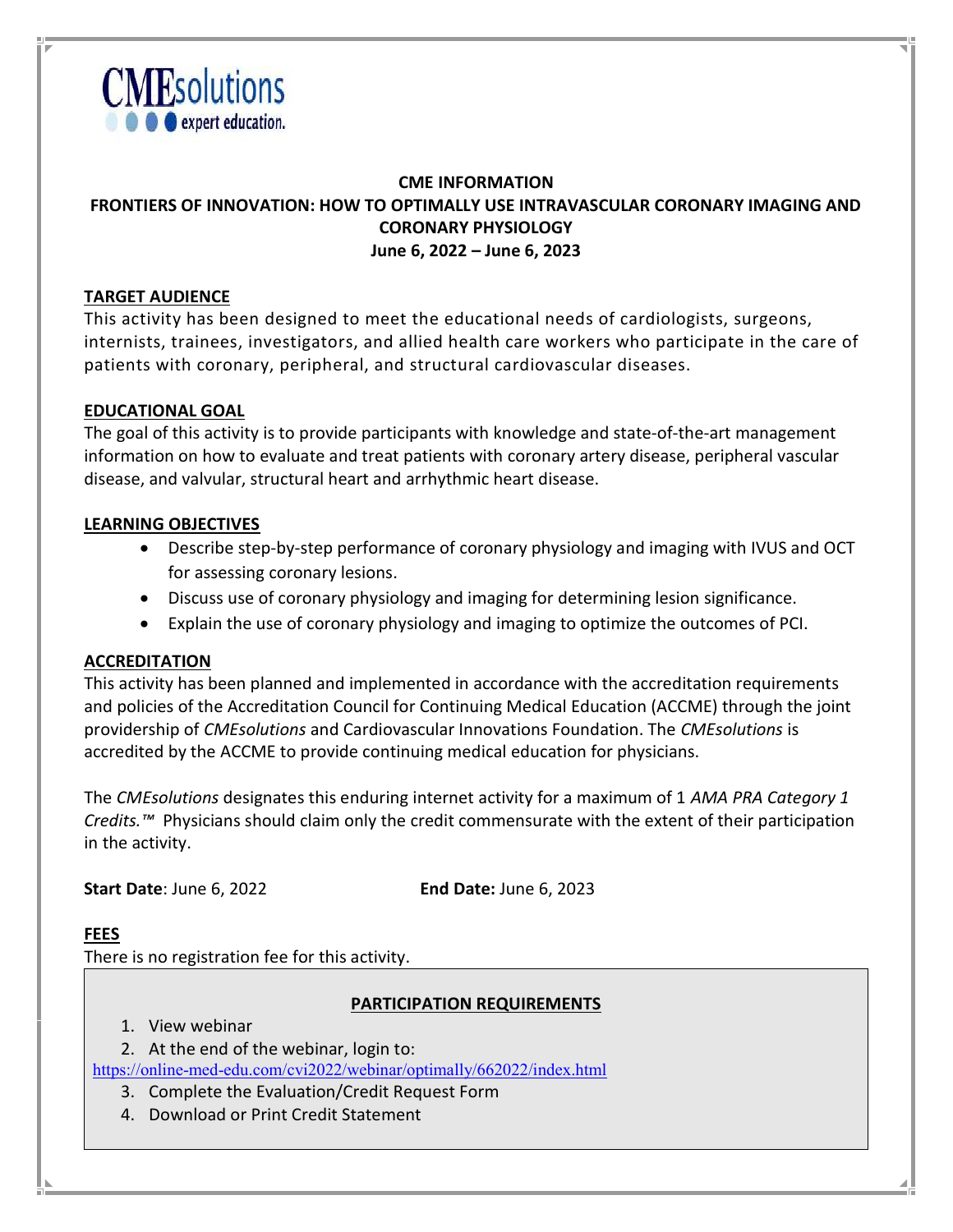# FACULTY AND DISCLOSURES

CMEsolutions requires everyone in a position to control the content of this activity to disclose any relevant financial conflict of interest they may have as related to the content of this activity. All identified conflicts of interest are thoroughly vetted by CMEsolutions for fair balance, scientific objectivity of studies mentioned in the materials or used as the basis for content, and appropriateness of patient care recommendations. CMEsolutions has mitigated all conflicts of interest prior to this educational activity.

#### Manos Brilakis, MD, PhD

Director, Center for Complex Coronary Interventions, Minneapolis Heart Institute and Chairman of the Center for Coronary Artery Disease, Minneapolis Heart Institute Foundation Minneapolis, MN

Disclosed the following relevant financial relationships: Abbott Vascular, American Heart Association (Associate Editor – Circulation), Amgen, Asahi Intecc, Biotronik, Boston Scientific, Cardiovascular Innovations Foundation (Board of Directors), ControlRad, CSI, Elsevier, GE Healthcare, InfraRedx, Medicure, Medtronic, Opsens, Siemens, Teleflex-Consultant, Speaker; Regeneron-Research Support

#### Abdul Hakeem, MD

Associate Professor, Rutgers Robert Wood Johnson Medical School New Brunswick, NJ Has no relevant financial relationships to disclose.

#### Hayder Hashim, MD

International Cardiologist, Medstar Washington Hospital Center Washington, DC Disclosed the following relevant financial relationships: Abbott, Boston Scientific, Philips, CSI-Consultant, Speaker

#### Arnold Seto, MD, MPA

Physician, Long Beach VA Medical Center Long Beach, CA Has disclosed the following relevant financial relationships: Acist, Philips – Contracted Research; Janssen, Terumo, General Electric – Speaker's Bureau.

# Poonam Velagapudi, MD, MS, FACC, FSCAI

Physician, University of Nebraska Medical Center Fort Lee, NJ Has disclosed the following relevant financial relationships: Abiomed – Speaker Honoraria.

#### Planner Disclosures

No member of CMEsolutions or Cardiovascular Innovations Foundation has any relevant financial relationships to disclose.

#### Off-label Use

This activity may contain discussion of unlabeled and/or investigational uses of agents not approved by the FDA. Please consult the prescribing information for each product.

#### Commercial Support

Commercial Support for this educational activity has been provided by the following: